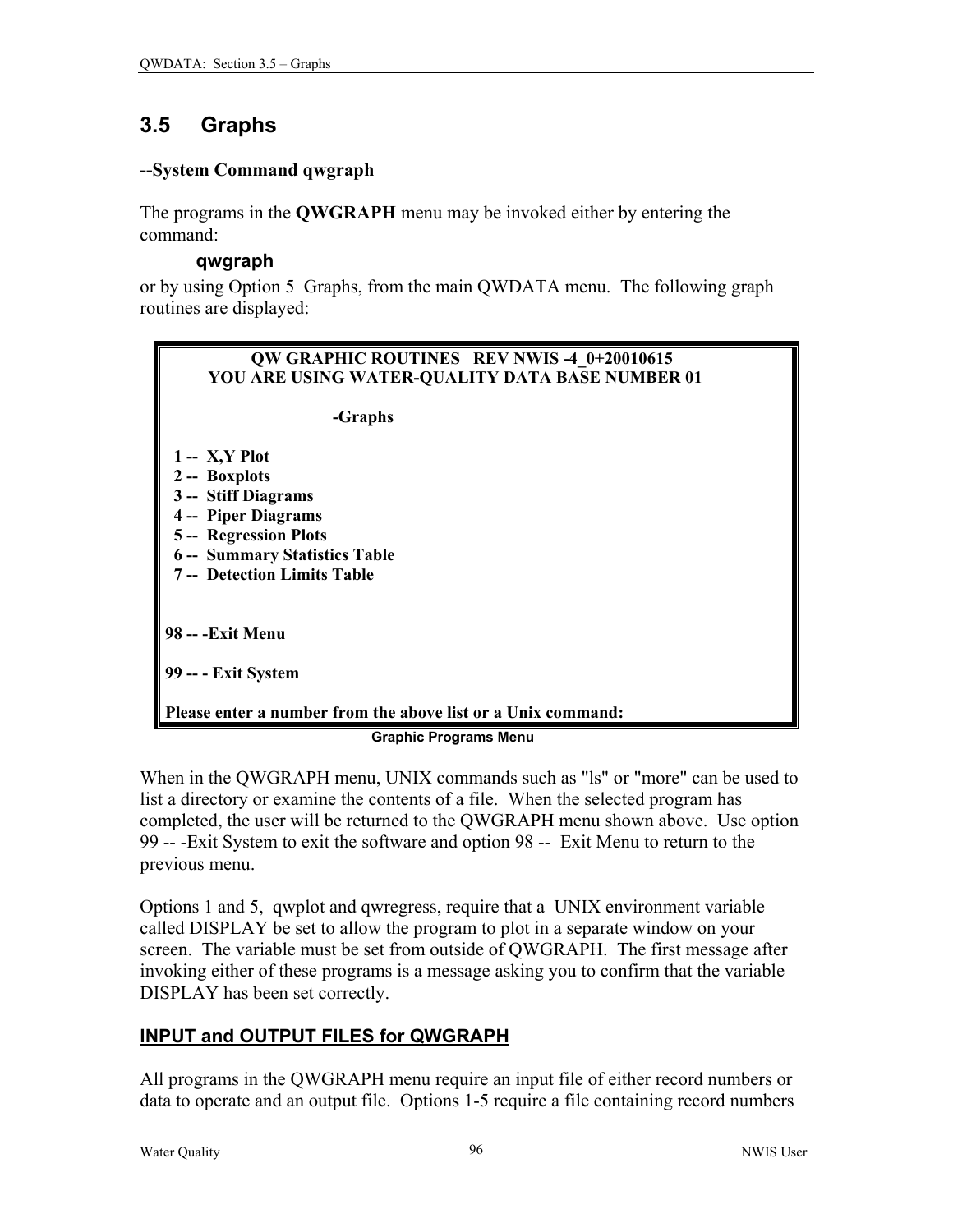from the QWDATA database. This file has the format of one record number per line in columns 1-8 and can be generated through QWDATA (*[see section 3.3.1\)](#page-0-0)* or created with an editor.

Examples of this input file is shown in *[Appendix G](#page-0-0)*.

## **GRAPHICS OUTPUT**

Options 1-5 generate graphics that require the user to specify the output format. Options 1 and 5 use TKG2 to produce the plots, and the other options use S\_PLUS.

From the TKG2 window, the plot can be printed, saved as a TKG2 or G2 file, or exported into a Framemaker Interchange Format (\*mif), portable document format (pdf), bitmap (bmp), portable network graphics (png), or postscript file. If a plot is saved as a Framemaker Interchange Format (\*mif), the user will need to complete some editing of the graph, so that the entire plot can be seen on the page. To do this, open the \*mif file in Framemaker; use 'Select All on Page' from the Edit pull-down menu; then choose 'Group' from the Graphics pull-down menu; finally choose 'Scale' from the Graphics menu and make the scale factor 80%. The entire plot can be moved to center it on the page after it has been scaled down in size. When a plot is saved in TKG2 format, it can be edited using TKG2. Open the plot in TKG2 and double click on the axis you would like to edit or double click on the explanation to edit the data points in the plot. Use the editing windows that are displayed to change the appearance. For more information about TKG2, go to *[http://tx.cr.usgs.gov/tkg2](http://tx.cr.usgs.gov/tkg2/)* . To continue with the plotting program, exit from the TKG2 window.

When the programs that invoke S\_PLUS are used, a directory named NWIS\_Swork is created in the user's home directory. This directory will contain any files that are made while using the S\_PLUS graphics programs. When the graphics that invoke S\_PLUS are selected, the following list of device types is displayed:

**Enter the number of the device wanted 1 motif (X-window) graphics 2 pdf file 4 HP Laser Jet file 5 PostScript file 7 Tektronix 4010 window (from X-term or TerraPro) 9 EPS file** 

If option *(1)* is selected, a separate S-Plus window appears that includes the plot. To exit cleanly from this window, the user should include all responses in the Unix window, not in the S-Plus window. If option *(2)* is selected, a pdf file is generated after a file name is entered. Known bugs exist for diagrams generated in a pdf format from the S\_PLUS window. For boxplots (option 2 from the main QWGRAPH menu), the y-axis label is missing. If option *(4)* is selected, a plot file in HP Laser-Jet format is produced that can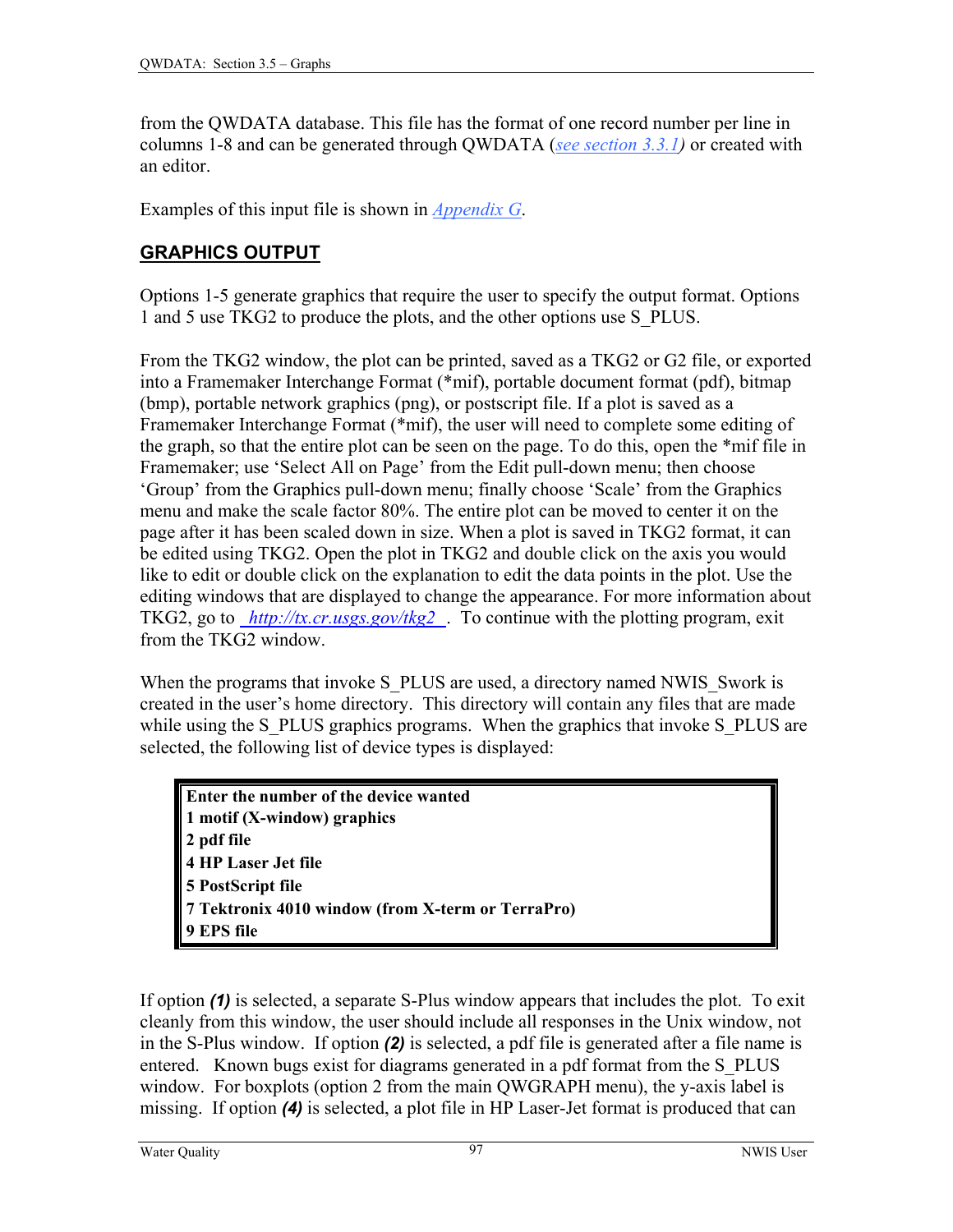be plotted to printers that accept HP formatted graphics. If option *(5)* is selected, a postscript file is produced that can be plotted to printers that accept postscript format. If option *(7)* is selected, the plot will appear on a Tektronix 4010 window. To use a Tektronix 4010 window, you must be using an xterm window. When option *(7)* is selected a message appears in the Unix window: "Enable Tek window output now." Activate the Tektronix window by selecting "Switch to Tek mode" after pressing the CTRL and middle mouse button combination while in the Unix window. To view each plot, hit enter in the Tektronix window after each plot. To return to the Unix window, deselect "Switch to Tek mode" and deselect "Show Tek window" after pressing the CTRL and middle mouse button combination. If option *(9)* is selected, you can choose the size of the plot you want and plot the file to printers that accept encapsulated postscript format. A total of 5 different sizes can be made. The list of options include: $(10)$  – landscape – full page;  $(21)$  – portrait – 2-column wide, full page;  $(22)$  – portrait – 2-column wide, half-page; (31) – portrait – 3-column wide, full page; (32) – portrait – 3-column wide, half-page. The different options are shown in the figure below:



### **3.5.1 Option 1 -- X,Y Plot (/usr/opt/nwis/bin/qwplot)**

The qwplot program (option 1) creates an X,Y plot in three stages: *(1)* by retrieving data from the QWDATA database that are written to an ASCII file, *(2)* by using data in the ASCII file to create the plot in a separate graphics (TKG2) window, and **(3)** from the TKG2 window, the plot can be printed or saved to a file. All data are used in the plot, including remarked (i.e., less or greater than) results. Plots created with QWPLOT are limited to 5,000 data points.

The three stages used to complete the plot are described, and the software requests the name of the file containing the record numbers. The next prompt asks for the name of the output file name.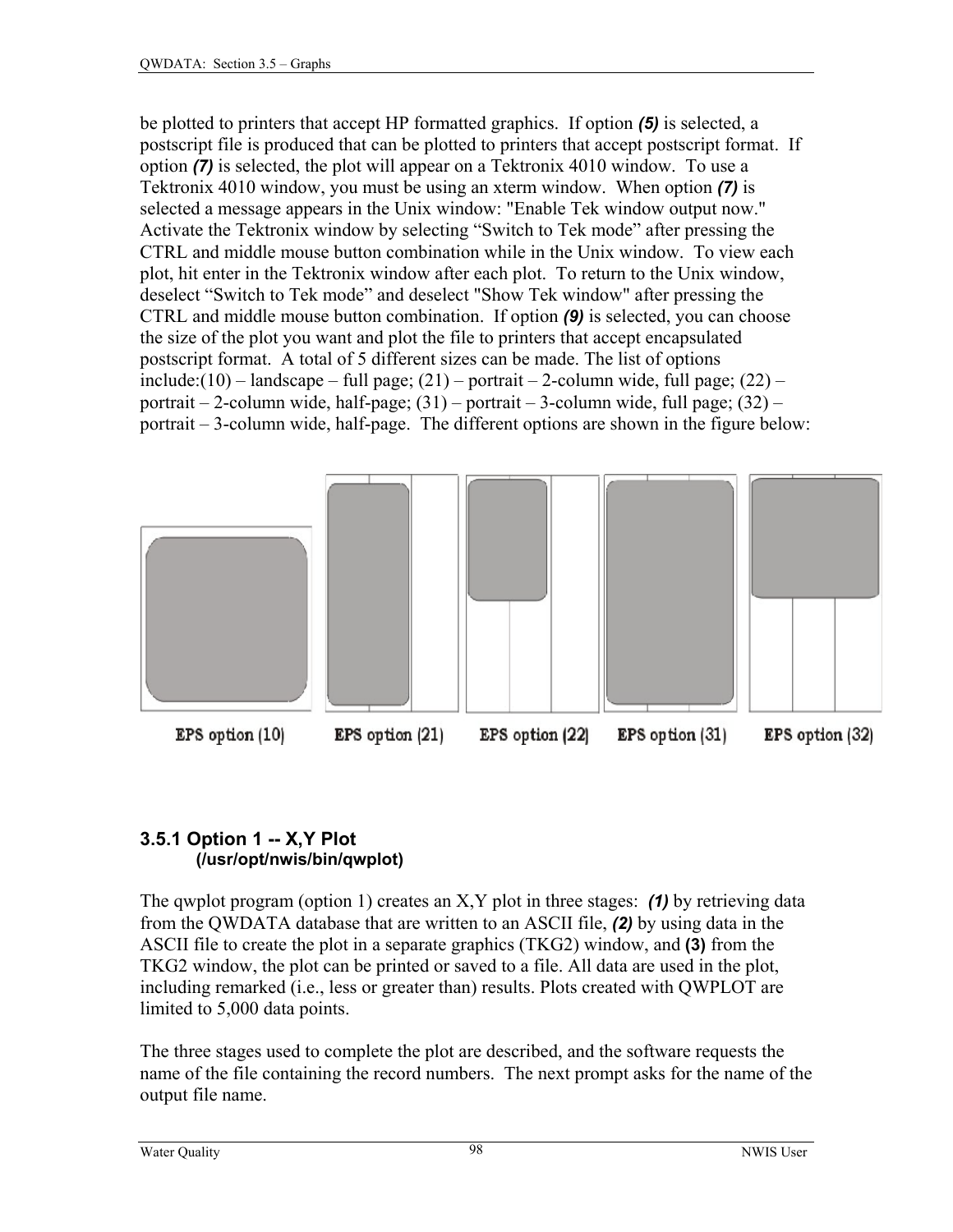Three options exist for plotting the data: *(1)* 1-7 parameters by one parameter, *(2)* 1-7 parameters by sample date, and **(3)** Multiple stations by sample date for one parameter. All three options will handle data from multiple stations; however, only option *(3)* will identify the individual stations on the plot.

If option *(1)* is chosen, a 5-digit parameter code for the x-axis must be entered followed by as many as seven parameters that will be plotted on the y-axis. If option *(2)* is chosen, the x-axis parameter is sample data and as many as seven parameters can be entered to be plotted on the y-axis. If option *(3)* is chosen, the program reminds you that the file containing the record numbers must be sorted by station-id, date, and time. The x-axis parameter is sample data, and one y-axis parameter can be entered.

After the plot type is chosen, the data are retrieved, some basic statistics (e.g., n, minimum, and maximum) are displayed on the screen, and you are asked if the data are to be listed to the screen. These data are the same data included in the ASCII output file and in the plot. A title then can be entered for the plot, and the x-axis and y-axis labels can be edited if the default choices are not acceptable. Although there is no limit on the length of the plot title or axis labels that can be entered, there is a practical limit because all text entered may not be visible on the plot. Editing of the font size in another application may be needed to see the entire title or label. You then can choose whether the plot points will be connected with lines. Several seconds after this response, a separate TKG2 window will appear that contains the plot you requested.

### **3.5.2 Option 2 – Boxplots (/usr/opt/nwis/bin/qwboxplot)**

The qwboxplot program (option 2) creates boxplots in two stages: *(1)* by retrieving data from the QWDATA database that are written to an ASCII file and *(2)* by using data in the ASCII file to create the plot in a separate graphics (S-Plus) window and write the output to a file. A boxplot (fig. 10) is a simple graphic means of displaying statistics for the distribution of reported concentrations for a constituent. This program can generate several types of boxplots. The ends of the box (hinges) define the range of the middle 50 percent of the data which is that part of the data between the 25th and 75th percentiles (the interquartile range). The median value of the data, the 50th percentile, is defined by a line across the box. The lines beyond each end of the box are called whiskers, and, in a schematic boxplot, extend to the last value within 1.5 times the interquartile range beyond the ends of the box. Data points beyond the whiskers are called outliers because their values differ greatly from the rest of the data. Outliers that extend from 1.5 to 3 times the range of the 25th and 75th percentiles are plotted as an "x," and outliers that extend more than 3 times are plotted as an "o." In a truncated boxplot, the whiskers extend to the 10th and 90th percentiles.

This program requires the standard input file of record numbers and an output file. The output file documents the retrieved data and is used as input to the plotting routine. The program then asks if you want to make a boxplot with one station with one or more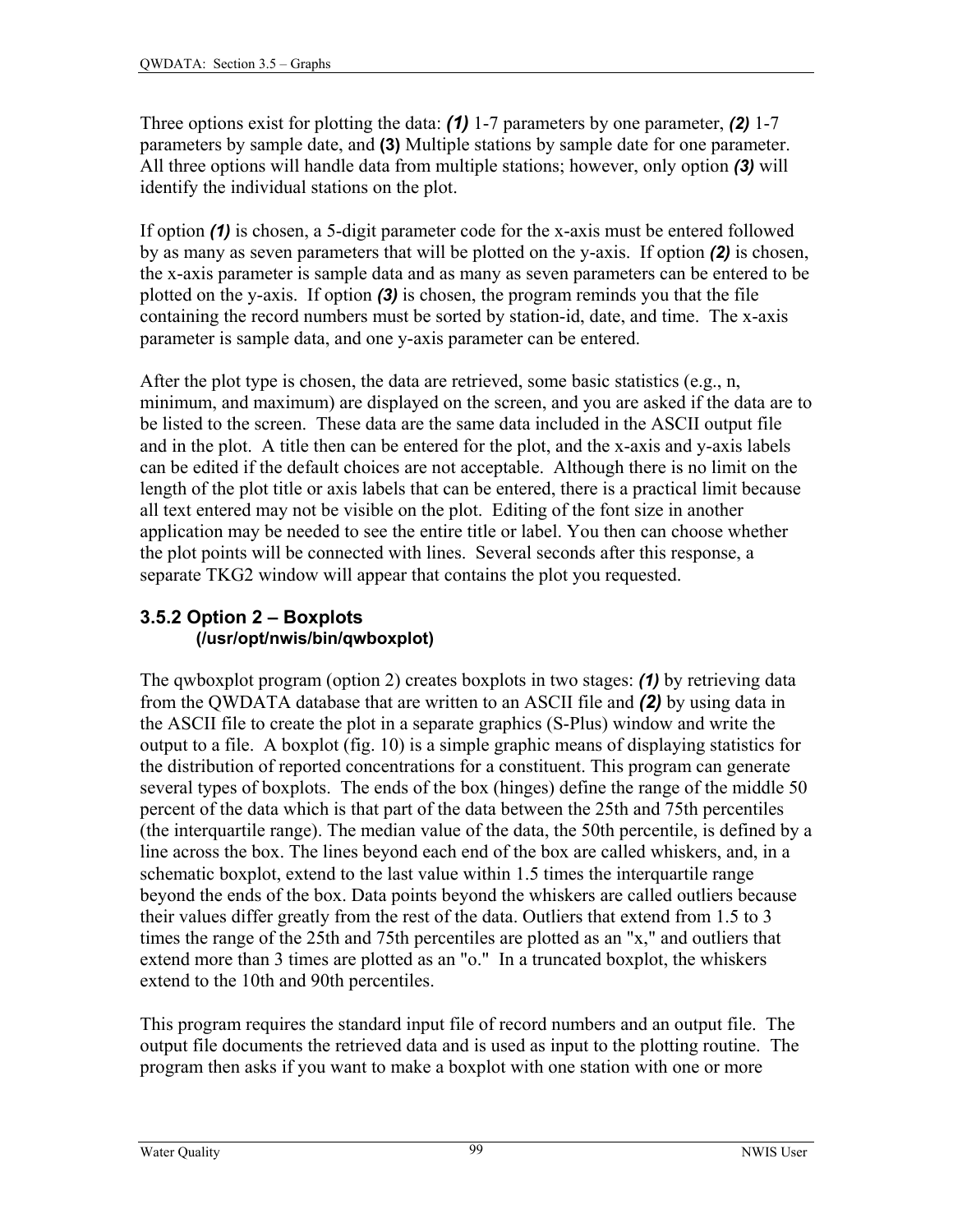parameters, multiple stations with one parameter, or multiple stations treated as one station.

| Data-retrieval options                  | Code |
|-----------------------------------------|------|
| One station with one or more parameters |      |
| Multiple stations with one parameter    |      |
| Multiple stations treated as one        |      |
|                                         |      |
| <b>Enter code for option</b>            |      |

For any of the three options, the next request is for parameter codes that will be included in the boxplot. If option 1 or 3 is selected, you can enter as many as 15 different parameter codes. The data values for each parameter code will be used to complete a boxplot for that parameter. If option 1 is selected and the record number file includes data for more than one station, only the first station listed in the record number file will be used. If option 2 is selected, one parameter code is entered, and the data values for each station will be used to complete a boxplot. If more than 15 stations are included in the record number file for option (2), 16 stations will be shown on the x axis, but only 15 boxplots will be drawn. Boxplots drawn for groups with less than 10 data values may not be complete. For example, if only one data value is available, only the median line is displayed. If plots for less than 10 data values are used for other than exploratory data analysis, groups with less than 5 data values should be displayed using the individual points. The data are retrieved, and summary statistics are displayed on the screen like those displayed below:

| <b>RETRIEVAL OPTION 3: 2 PARAMETERS FOR A GROUP OF STATIONS</b>                     |        |         |       |                         |           |         |  |
|-------------------------------------------------------------------------------------|--------|---------|-------|-------------------------|-----------|---------|--|
| <b>GROUPS RETRIEVED 2 MIN VALUE -10.000</b><br>GROUPS WITH DATA 2 MAX VALUE 758,000 |        |         |       |                         |           |         |  |
| SUMMARY OF VALUES BY GROUP:                                                         |        |         |       |                         |           |         |  |
| <b>GROUP</b>                                                                        | NUM OF |         | 25TH  |                         | 75TH      |         |  |
| <b>IDENTIFIER VALUES MINIMUM PCTILE MEDIAN PCTILE MAXIMUM</b>                       |        |         |       |                         |           |         |  |
| 00010                                                                               | 165    | -10.000 | 2.500 | 6.500                   | -- 12.000 | 20.500  |  |
| 00095                                                                               | 154    | 36.000  |       | 132.000 178.000 213.000 |           | 758.000 |  |
|                                                                                     |        |         |       |                         |           |         |  |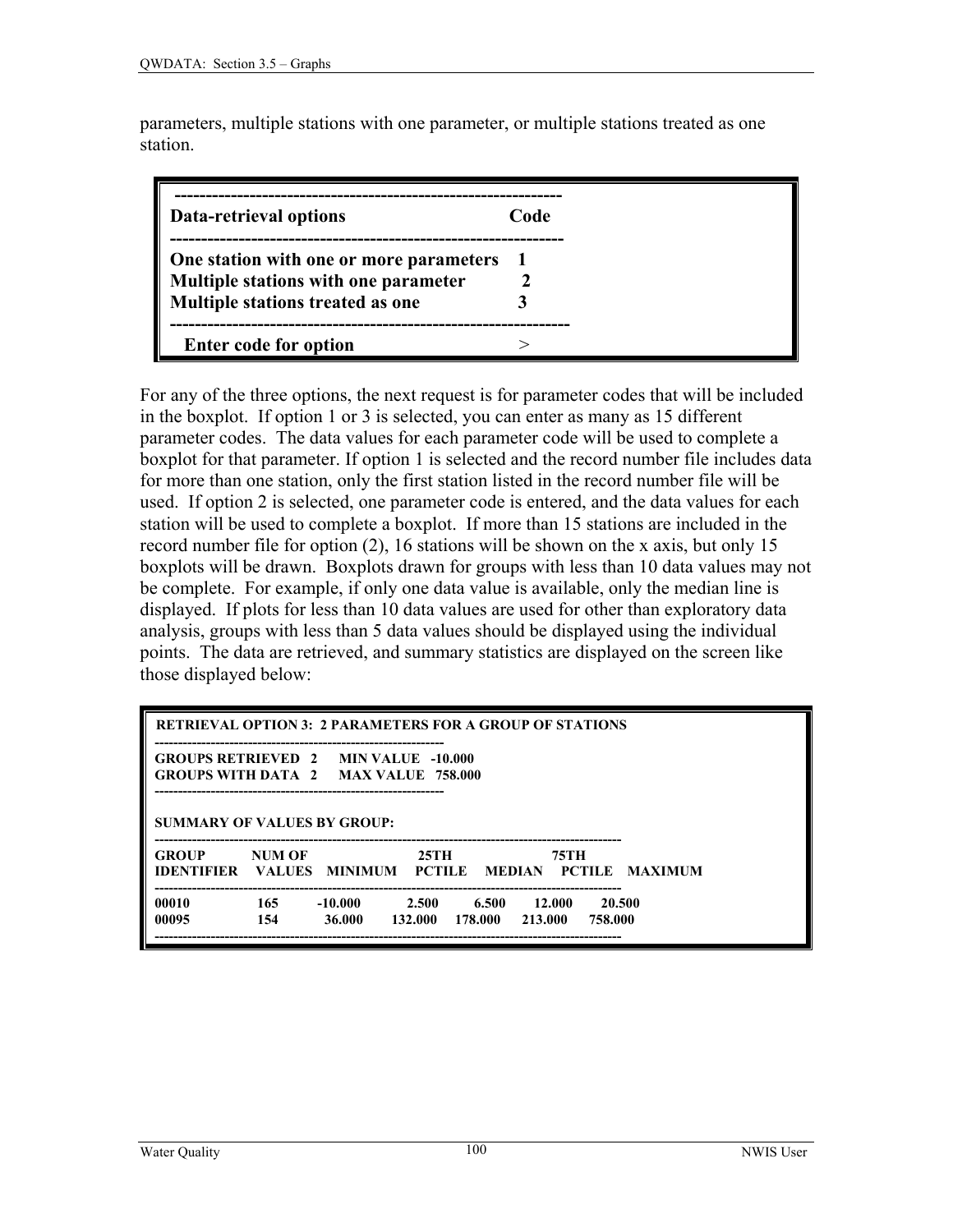If any censored values are found in the retrieved data, the software asks the user if they should be estimated and what method should be used:

#### **RETRIEVING DATA ... RETRIEVAL COMPLETED**

 **Censored values found in the data set.** 

**Estimate censored values?** Ans:  $y / n$ ,  $\langle cr \rangle = n$ 

**Censored values can be estimated by either of two methods** 

 **Select the method you want:** 

 **1 - LOG-PROBABILITY REGRESSION** 

 **2 - ADJUSTED LOGNORMAL MAXIMUM LIKELIHOOD (default)** 

For more information on these two methods see *Statistical Methods in Water Resources*  by D.R. Helsel and R.M. Hirsch.

The next queries are for whether you want the data listed to the screen and whether you want to plot the data. If the data are to be plotted, then the options for the type of boxplots are displayed (schematic or truncated). After you select the type of boxplot, you can supply the title of the plot, the y-axis label (if you want it changed), and the xaxis label (if you want it changed). The S\_PLUS list of devices is displayed and you must select an output option as described above.

The data for the most recent boxplot are saved in the NWIS\_Swork directory as an S-plus data set called spgu.boxplt. These data can be used in any S-plus analysis.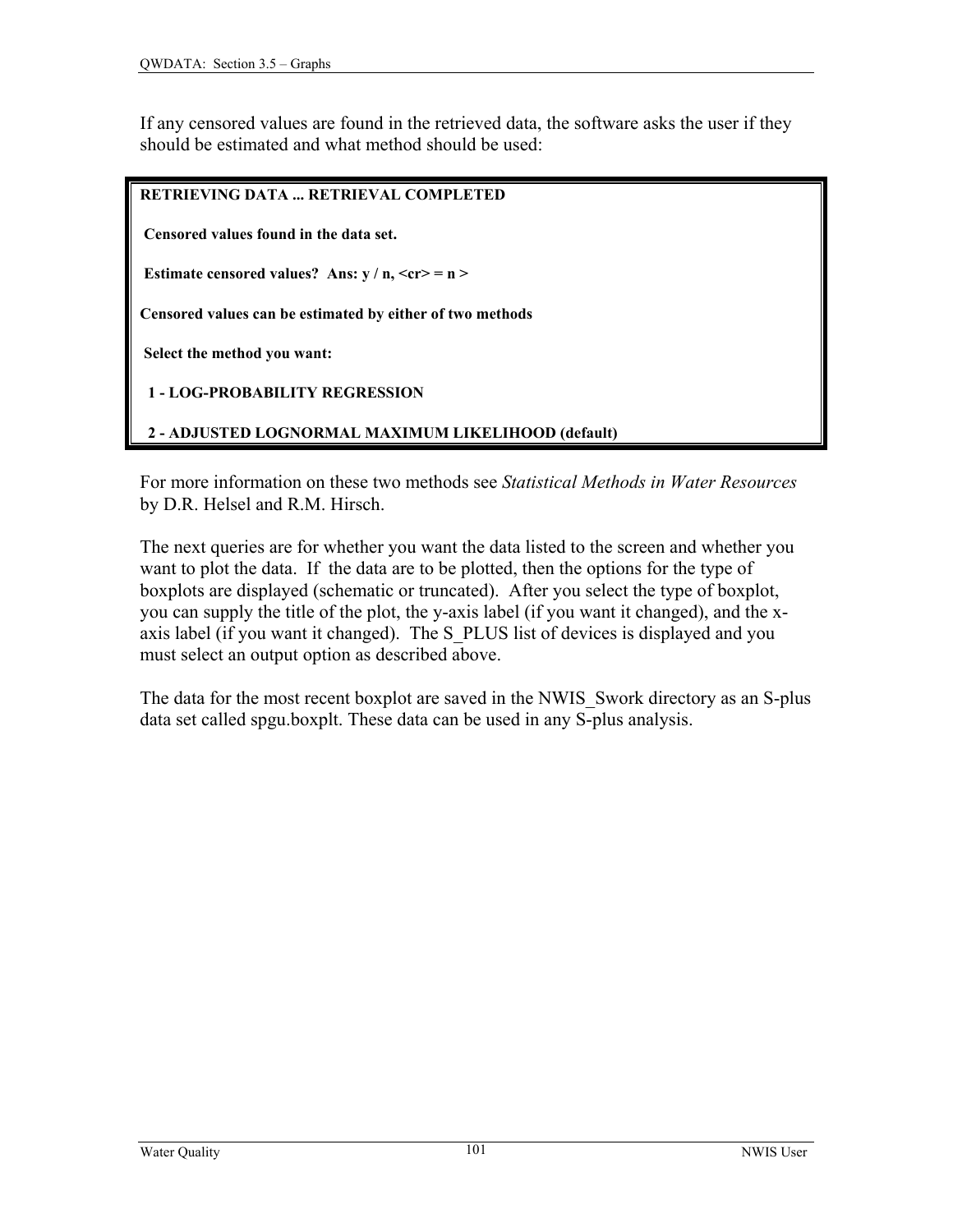

Calcium Boxplot

#### **3.5.3 Option 3 -- Stiff Diagrams (/usr/opt/nwis/bin/qwstiff)**

The qwstiff program (option 3) creates Stiff diagrams (Stiff, 1951) in two stages: *(1)* by retrieving data from the QWDATA database that are written to an ASCII file and *(2)* by using data in the ASCII file to create the plot in a separate graphics (S-Plus) window and write the output to a file. Using S-Plus, Stiff diagrams are plotted in a separate window by using an input file of record numbers.

The Stiff diagram is a graphical representation of the cations and anions of an analysis in milliequivalents per liter. The Stiff plotting technique uses parallel horizontal axes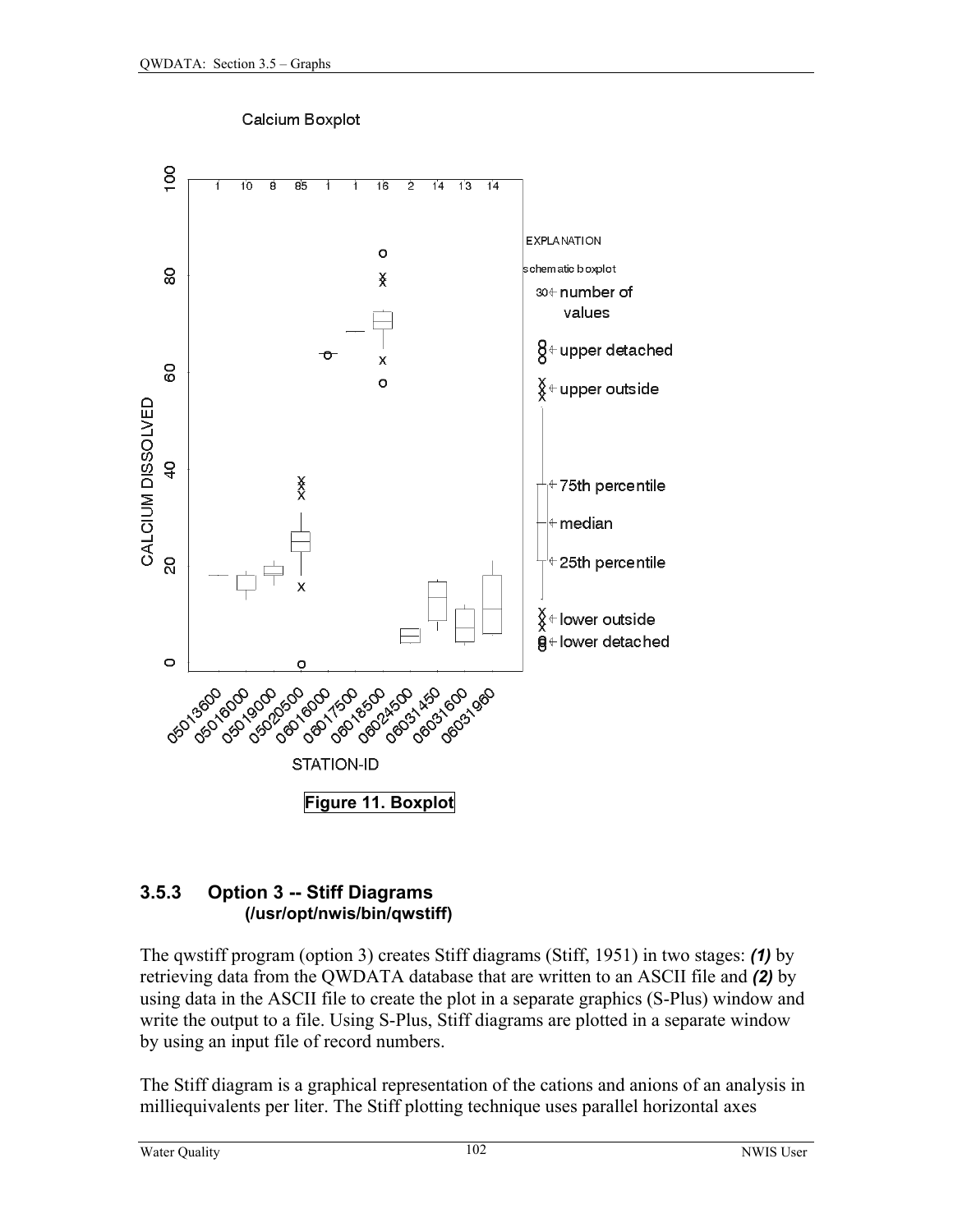extending on each side of a vertical zero axis (Hem, 1985, p. 175). Concentrations of the cations are plotted to the left of the vertical axis and anions to the right. The points are then connected, and an irregular pattern results. Thus, the patterns can be compared among analyses as well as among sites to illustrate similarities and differences.

The NWIS software plots the cations calcium and magnesium alone, and combines the cations sodium and potassium. The anions, bicarbonate and carbonate are combined, chloride and fluoride are combined, and sulfate is plotted alone. Each plot represents one analysis. All data are used in the plot including remarked (i.e., less or greater than) results. The software will not plot a Stiff diagram if any of the parameters are missing. Below is an example of a Stiff diagram produced from the software.



When the program is invoked, a query appears and asks if you want to plot station name (local well number) instead of the station number. The program then requests the input file name of record numbers and the output file name. The S\_PLUS list of devices is displayed, and you must select an output option as described above.

The output file (ASCII) contains the station number, date, and time for each record and a list of cations and anions. A missing value is represented by "-1". An asterisk (\*) indicates that the bicarbonate value was computed from alkalinity, and a message is included at the end of the cation and anion list.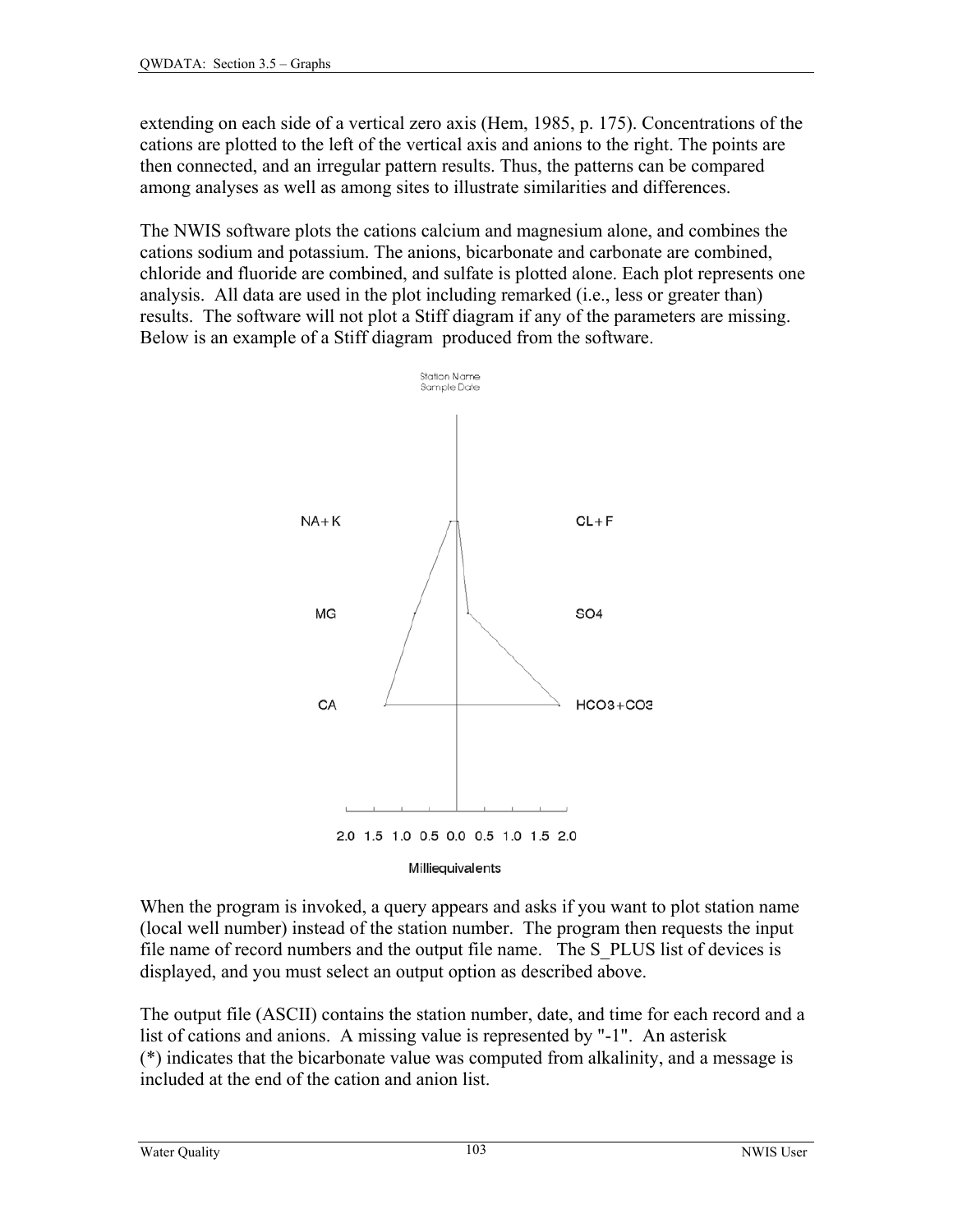#### **3.5.4 Option 4 -- Piper Diagrams (/usr/opt/nwis/bin/qwpiper)**

The qwpiper program (option 4) creates Piper diagrams (Piper, 1983). Piper diagrams can be used to show the chemical character of water. In a Piper diagram, selected cations (positively charged ions--calcium, magnesium, and sodium plus potassium) and anions (negatively charged ions--bicarbonate plus carbonate, sulfate, and chloride) for each analysis are shown as a percentage of the total cations and anions, in milliequivalents per liter. The cations are plotted as single points in the triangle on the left side and anions in the triangle on the right side. Cation and anion plots for each sample then are projected into the central diamond field. A water type can be described depending on the location of the projected point in the central diamond. The Piper diagram can be used to determine whether a particular water is *(1)* chemically similar to some other water or *(2)* a simple mixture of two chemically different water types (Hem, 1985, p. 177-179).

A water type in which one cation and one anion dominate (each amounts to 50 percent or more of the cations or anions, respectively) is designated by the names of the dominant cation and anion. A water type in which no cation or anion dominates is designated a mixed-cation or mixed-anion type (Piper and others, 1953, p. 26).

When the qwpiper program is invoked, the program asks for the file containing the record numbers (same format as option 1), and then for the output file name. This output file is the ASCII file created for use with the plotting routine. If the file name exists in the working directory, the program asks if you want to overwrite the current file. Up to 2,000 points can be plotted using qwpiper. The program then displays the following options:

| YOU HAVE THE FOLLOWING SYMBOL OPTIONS     |  |
|-------------------------------------------|--|
| <b>FOR STATIONS:</b>                      |  |
|                                           |  |
| 1. USE ONE SYMBOL, ONE COLOR              |  |
| 2. USE A DIFFERENT SYMBOL, ONE COLOR      |  |
| 3. USE ONE SYMBOL, DIFFERENT COLORS       |  |
| 4. USE DIFFERENT SYMBOL, DIFFERENT COLORS |  |
|                                           |  |
| <b>ENTER YOUR CHOICE:</b>                 |  |

If option 1 or 3 is selected, you are prompted for a symbol (marker) number from 0-18 that corresponds to symbols listed in table 10. If a carriage return is entered, the default is 0, a square symbol. If option 4 is selected, the program displays the following two options that allow the user to choose when the symbols change: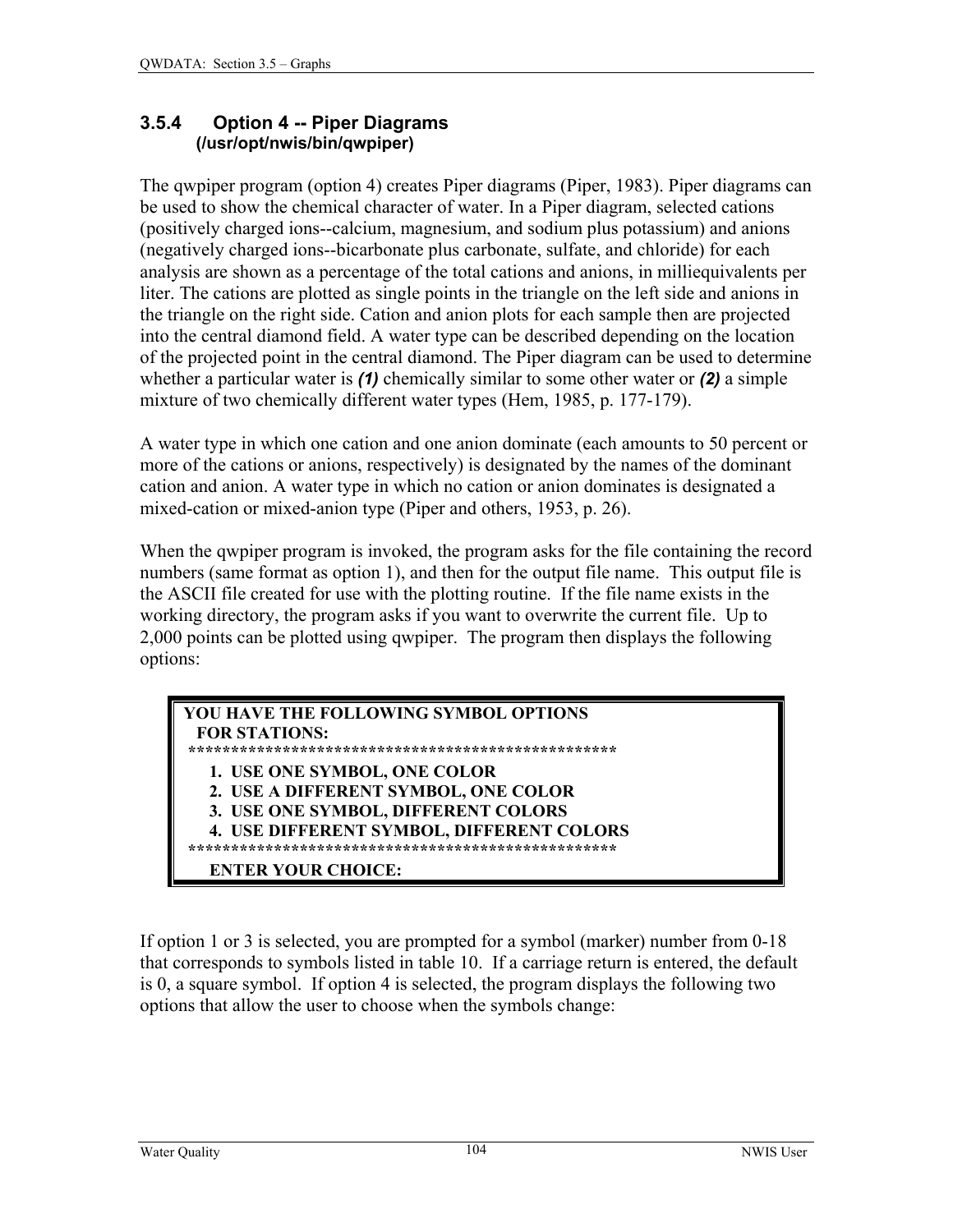**CHANGE SYMBOLS ON: \*\*\*\*\*\*\*\*\*\*\*\*\*\*\*\*\*\*\*\*\*\*\*\*\*\*\*\*\*\*\*\*\*\*\*\*\*\*\*\*\*\*\* 1. EACH SITE (STATION) 2. EACH SAMPLE, REGARDLESS OF SITE (COLOR CHANGES ON EACH SITE ONLY) \*\*\*\*\*\*\*\*\*\*\*\*\*\*\*\*\*\*\*\*\*\*\*\*\*\*\*\*\*\*\*\*\*\*\*\*\*\*\*\*\*\*\***

| 0            | Square                |    | 10 Circle with + inside        |
|--------------|-----------------------|----|--------------------------------|
| $\mathbf{1}$ | Circle                |    | 11 Four small triangles joined |
| $2^{\circ}$  | Triangle              |    | 12 Square with + inside        |
|              | 3 Plus symbol         |    | 13 Circle with X inside        |
|              | 4 X symbol            | 14 | Square with a triangle inside  |
| 5.           | Diamond               |    | 15 Filled-in square            |
| 6            | Upside-down triangle  |    | 16 Filled-in circle            |
| 7            | Square with X inside  |    | 17 Filled-in triangle          |
| 8            | Asterisk              |    | 18 Filled-in diamond           |
| 9            | Diamond with + inside |    |                                |
|              |                       |    |                                |

**Table 10. Symbols used for data values in Piper diagrams** 

When symbol options 2 or 4 are selected, symbols can be changed for each site or each sample. A choice of two symbol sets is available with options 2 and 4. One set of symbols is the S-Plus symbol set, shown in table 10; the second set of symbols contains small and capitalized letters of the alphabet (52 different symbols). When symbol options 3 or 4 are chosen, different colors are used to show a change of station (or possibly samples when option 4 is used). The colors in the order they will be displayed are black, red, green, blue, yellow, cyan, and magenta. For option 3, the user picks a symbol and a different color is used for each station in the plot. If more than 7 stations are plotted, the colors start over, so that the first and eighth stations will be black. The following table shows the colors that will be shown given the number of stations plotted (the station order is the same as in the record number file):

| <b>Station order number</b> | <b>Color</b> used |
|-----------------------------|-------------------|
| 1, 8, 15                    | <b>Black</b>      |
| 2, 9, 16                    | <b>Red</b>        |
| 3, 10, 17                   | Green             |
| 4, 11, 18                   | <b>Blue</b>       |
| 5, 12, 19                   | Yellow            |
| 6, 13, 20                   | Cyan              |
| 7, 14, 21                   | Magenta           |

For option 4, the colors are used in the same order and symbols are used in the order shown in *Table 10*. The colors and symbols are repeated when all have been used. The following example shows the colors and symbols that would be plotted if option *(1)* –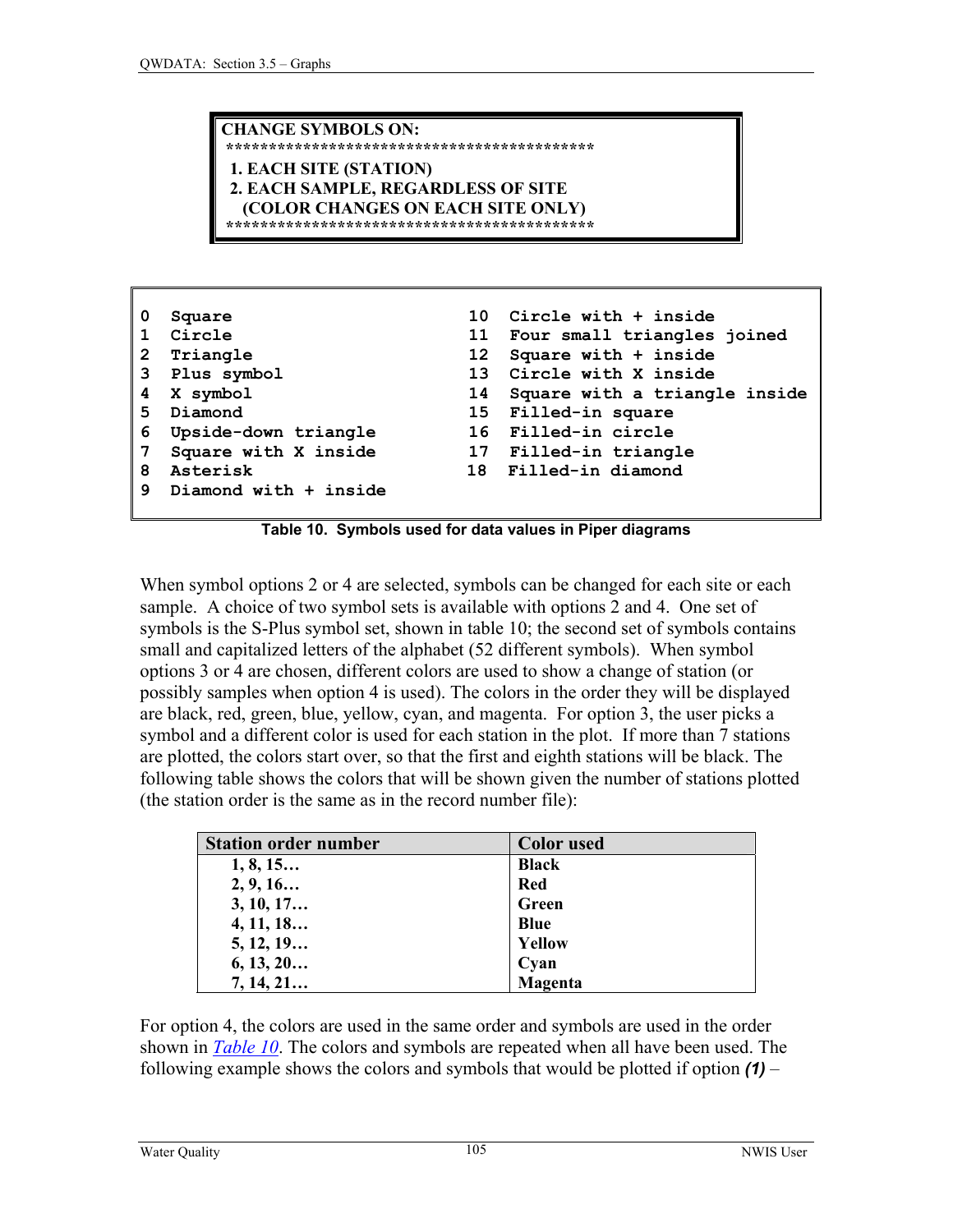CHANGE SYMBOLS ON: Each site is chosen and 10 stations are plotted (the station order is the same as in the record number file):

| <b>Station order number</b> | <b>Color/Symbol used</b>            |
|-----------------------------|-------------------------------------|
|                             |                                     |
|                             | <b>Black/Square</b>                 |
|                             | <b>Red/Circle</b>                   |
| 3                           | Green/Triangle                      |
|                             | <b>Blue/Plus symbol</b>             |
| 5                           | Yellow/X                            |
| 6                           | <b>Cyan/Diamond</b>                 |
|                             | <b>Magenta/Upside down triangle</b> |
| 8                           | <b>Black/Square with X inside</b>   |
|                             | <b>Red/Asterisk</b>                 |
| 10                          | Green/Diamond with + inside         |

The final option is the size of the symbol to be plotted.

After the options for the plot have been entered, the S. PLUS list of devices is displayed, and the user must choose an output option as described above.

After these options are entered, an output file and plot are produced. The output file contains a list of cations and anions, the station number, date, and time for each record. A missing value is represented by "-1". An asterisk (\*) signifies that the bicarbonate value was computed from alkalinity.

The data for the most recent plot are saved in the NWIS\_Swork directory as an S-plus data set called spgu.piper. These data can be used in any S-plus analysis.

The figure below is an example of a Piper diagram produced from this program: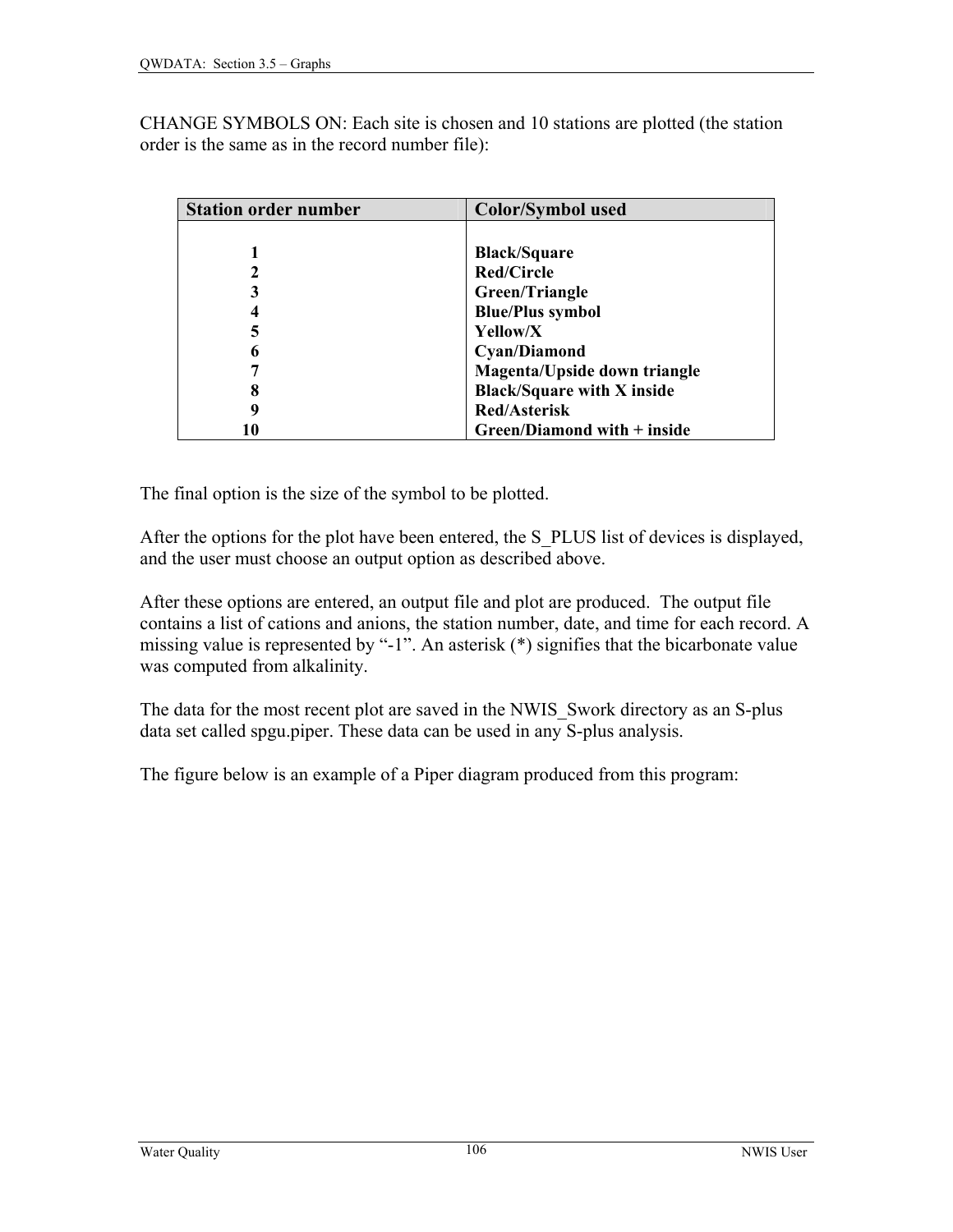

#### **3.5.5 Option 5 -- Regression Plots (/usr/opt/nwis/bin/qwregress)**

The qwregress program (option 6) creates an X,Y plot that can include a line calculated from a linear regression computation to fit a line through a set of results. The linear regression is performed by the IMSL subroutine RLONE and is described in the IMSL Reference Manual, v.4 (IMSL, Inc., 1982). The confidence interval for the coefficient and for the intercept is 95 percent. In the output file, the results of the regression computation are included with the data used in the computation.

The regression plot and output file are created in three stages: *(1)* by retrieving data from the QWDATA database that are written to an ASCII file and the linear regression is computed, *(2)* by using data in the ASCII file to create the plot in a separate graphics (TKG2) window, and *(3)* from the TKG2 window, the plot can be printed or saved to a file. All data are used in the plot, including remarked (i.e., less or greater than) results. Plots created with qwregress are limited to 9,999 data points. You must have at least three values for the program to work. After describing the three stages used to complete the plot, the software requests the name of the input file of record numbers. The next prompt asks for the name of the output data file, which is an ASCII file that contains the data and results from the regression computation.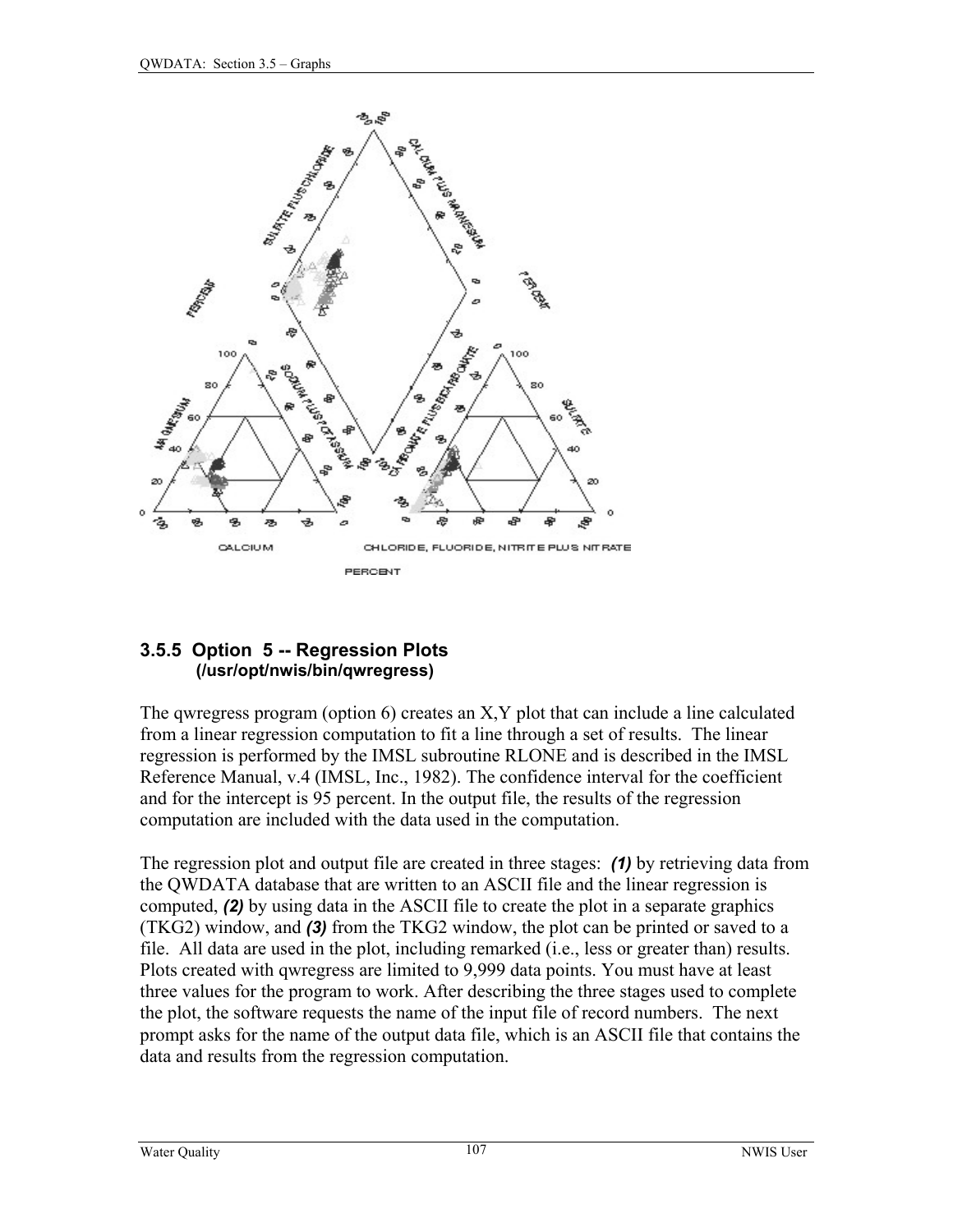A code must be entered that describes whether one plot should be made for all stations or if one plot should be made for each station in the record number file. After the code is entered, you have the option to include the regression line on the plot. One parameter code is entered for the x axis and one is entered for the y axis. After each parameter code is entered, a multiplier can be entered that will be used on the values for that parameter. The next prompt asks whether log transformations should be performed on the values for the x and y axes. A summary of the variables to be used in the regression computation and plot is shown on the screen. You can use this summary to determine if the choices are correct. If the choices are not correct, you can re-enter the information.

Several seconds after answering yes to whether the regression variables are correct, a separate TKG2 window appears that contains the plot you requested. To continue with the plotting program, exit the TKG2 window. After the TKG2 window is closed, you are asked if you would like another set of parameters processed. If *YES*, the program asks for the x-axis parameter code and follows the steps described above; if *NO*, the program ends.

#### **3.5.6 Option 6 -- Summary Statistics Table (/usr/opt/nwis/bin/qwprcntl)**

This option runs a program that reads data and parameter-name files created by using option 5 from the data output menu. To create these files, select a fixed-column flat file from the output format selection (*[see Section 3.4.5.1 Selecting the Output Format](#page-24-0)*). These output files are used to produce a table of summary statistics. The heading on the summary table requires information from the site file that is obtained by using the following alpha codes as the first three codes in the parameter list used to make a flat file by sample:

## **AGNCY, STAID, DATES**

The above three codes must be present in the parameter list. The following code also may be present:

**81024 (DRAINAGE AREA)** may be included and will be used as the drainage area in place of the contributing drainage area.

The program asks for the name of the fixed column, space-delimited file. The program then asks for the parameter-list file name. This file is created by a run of qwflatout, or you may create your own file by using the format described in *[Section 3.4.5.1](#page-24-0)*. The names need to be in the same order as the input data. The program then prompts for the output file name and asks if you wish to report estimated percentiles for censored parameters.

At this point, the interactive portion of the qwprcntl program is finished. This program may run for a long time, depending on the number of parameters that are to be processed and the number of records.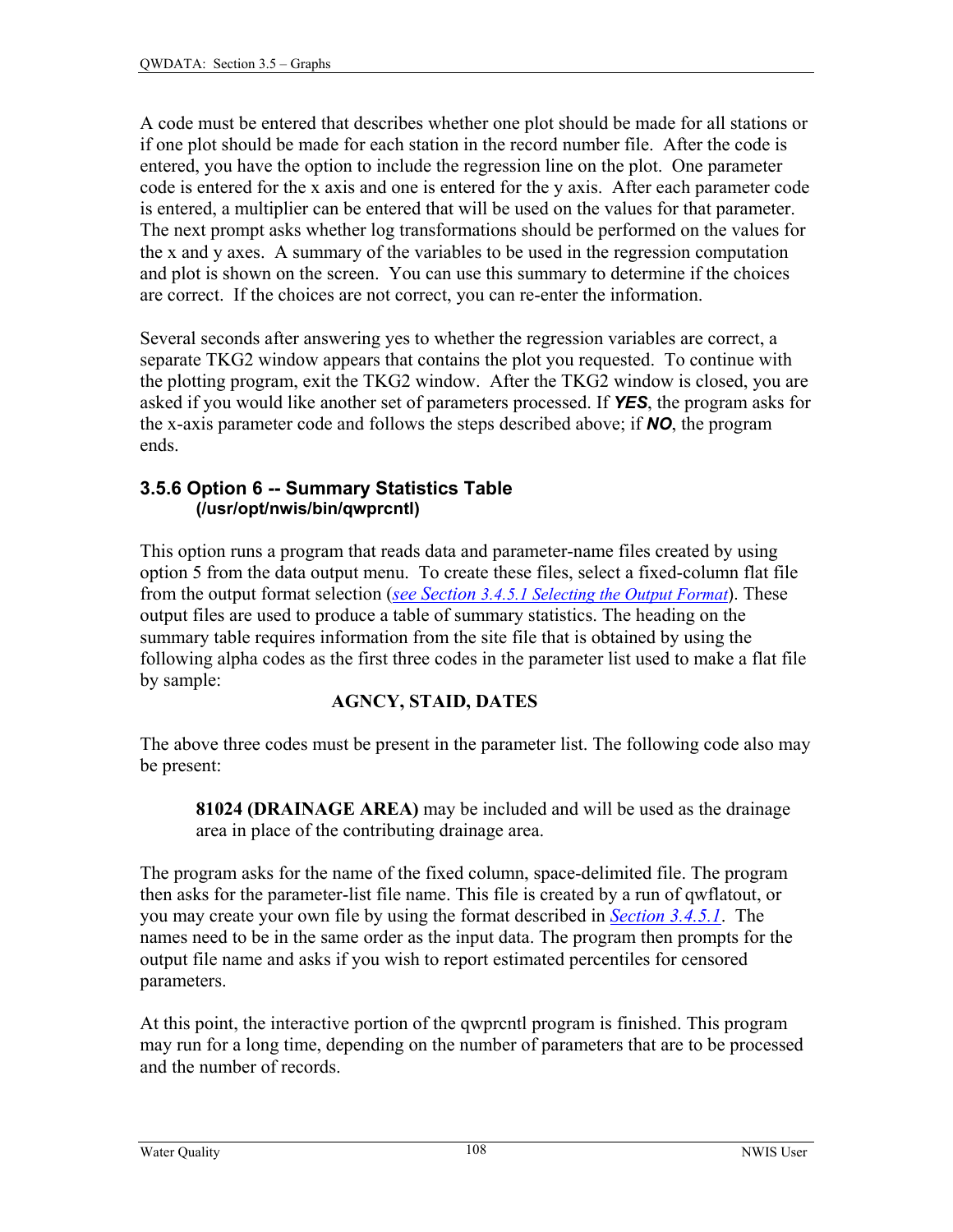A log-probability regression procedure is used to estimate the mean (and the percentiles, if requested) of censored parameters. This procedure handles multiple-detection limits. The methods used are as follows:

### **Uncensored parameters:**

**1.** The data are ranked in ascending order, and positions for the percentiles are found using the following formula:

 $K = Pet * (N + 1)/100$ 

where K is the expected position, Pct is the integer percentile (e.g., for the 5th percentile,  $Pct = 5$ ; for the 25th percentile,  $Pct = 25$ ) and N is the number of observations. If the position K is a whole number, then the value in that position in the rank-ordered data is the value used for the percentile. If K is not a whole number, then the following interpolation is used:

 $P(Pct) = X(true(K)) + (K-trunc(K)) * (X(trunc(K)+1) - X(trunc(K)))$ where  $P(Pct)$  is the desired percentile,  $X()$  is the rank order data set, trunc(K) is the truncated value of K and Pct is as above.

- **2.** If the number of observations is greater than 1 and less than or equal to 5, only the maximum, minimum, and mean are reported.
- **3.** If the number of observations is equal to 1, only the maximum is reported.
- **4.** If the maximum is equal to 0.0, only the maximum is reported, regardless of the number of observations.
- **5.** All values in uncensored parameters are treated the same regardless of any codes associated with those values.

## **Censored parameters:**

- **1.** If the percent of values flagged with "<" or "U" is greater than 5 percent of the total number of data values for a parameter, the parameter is considered censored.
- **2.** The mean of censored parameters is estimated with a log-probability regression procedure. The method estimates the values below a detection limit and uses these values and the detected values of a parameter to estimate the mean. The FORTRAN implementation of this method was done by the Systems Analysis Group, WRD, USGS. This method was chosen as the best way to handle the problems presented by multiple-detection limits in water-quality data. The estimated mean is flagged with an "\*" and explained in a footnote on the statistical summary table.
- **3.** If estimated percentiles are requested, the same procedure that is used to estimate data below the detection limit for the calculation of the mean is used to estimate the data below the detection limit and to calculate the percentiles. The percentile values are calculated using the same method as described in Part 1 of the previously mentioned uncensored methods. These values also are flagged with "\*" to indicate that they are based on an estimated data set, and the "\*" is explained in a footnote.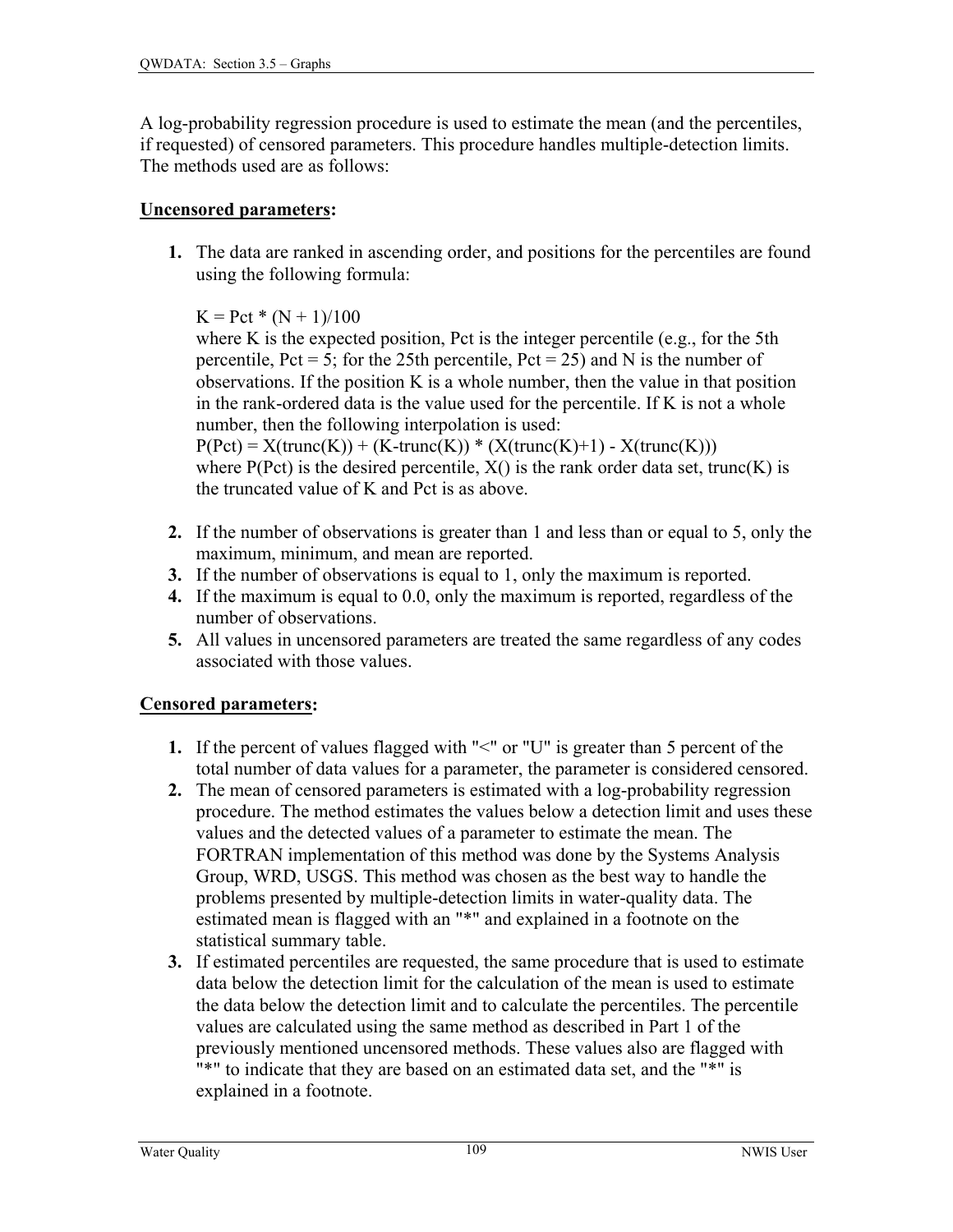**4.** If nonestimated percentiles are requested, only actual values are used for the percentile values in the statistical table. The percentiles retain a "<" flag if one is associated with the value originally and no interpolation between values is used. To establish the set of sorted data that the percentiles are selected from, all values flagged with "<" or "U" are assumed to be less than any value without a flag. For example, the following values are shown in the ascending order that would be used:

 $\leq 0.1 \leq 1 \leq 20.0117500$ 

- **a)** Only "<" and "U" remark codes are used to distinguish censored from uncensored parameters and subsequently are established as less-than values in the statistical procedures. Other remark codes are processed as follows:
	- K treated as a detected value
	- E treated as a detected value
	- > values dropped from statistical procedures
	- M values dropped from statistical procedures
	- N values dropped from statistical procedures
- **b)** If the average of two values must be taken to obtain the value for a percentile, the remark code of the greater value is associated with the percentile.
- **c)** Any values equal to 0 in a censored parameter are replaced with the value of the nearest less-than value (in time-order) and the remark code is set to "<."
- **d)** If the number of observations above the detection limit is less than 5, the estimated values are considered unreliable and are not reported.
- **e)** If the total number of observations (above and below the detection limit) is greater than 1 and less than or equal to 5, only the maximum and minimum are reported.
- **f)** If the total number of observations is equal to 1, only the maximum is reported.

#### **Effective limits of the program:**

- **1.** The maximum number of parameters (header and water quality) cannot exceed 1,000.
- **2.** The maximum number of values per parameter per station is set to 5,000.

#### **3.5.7 Option 7 -- Detection-Limits Table (/usr/opt/nwis/bin/qwdetlims)**

The qwdetlims program (option 7) reads the data and parameter-name files created by a run of qwflatout (*[Section 3.4.5.1](#page-24-0)*) and produces a table of detection limits. The heading on the table requires information from the QWDATA database that is obtained by using DATES in the parameter list passed to qwflatout.